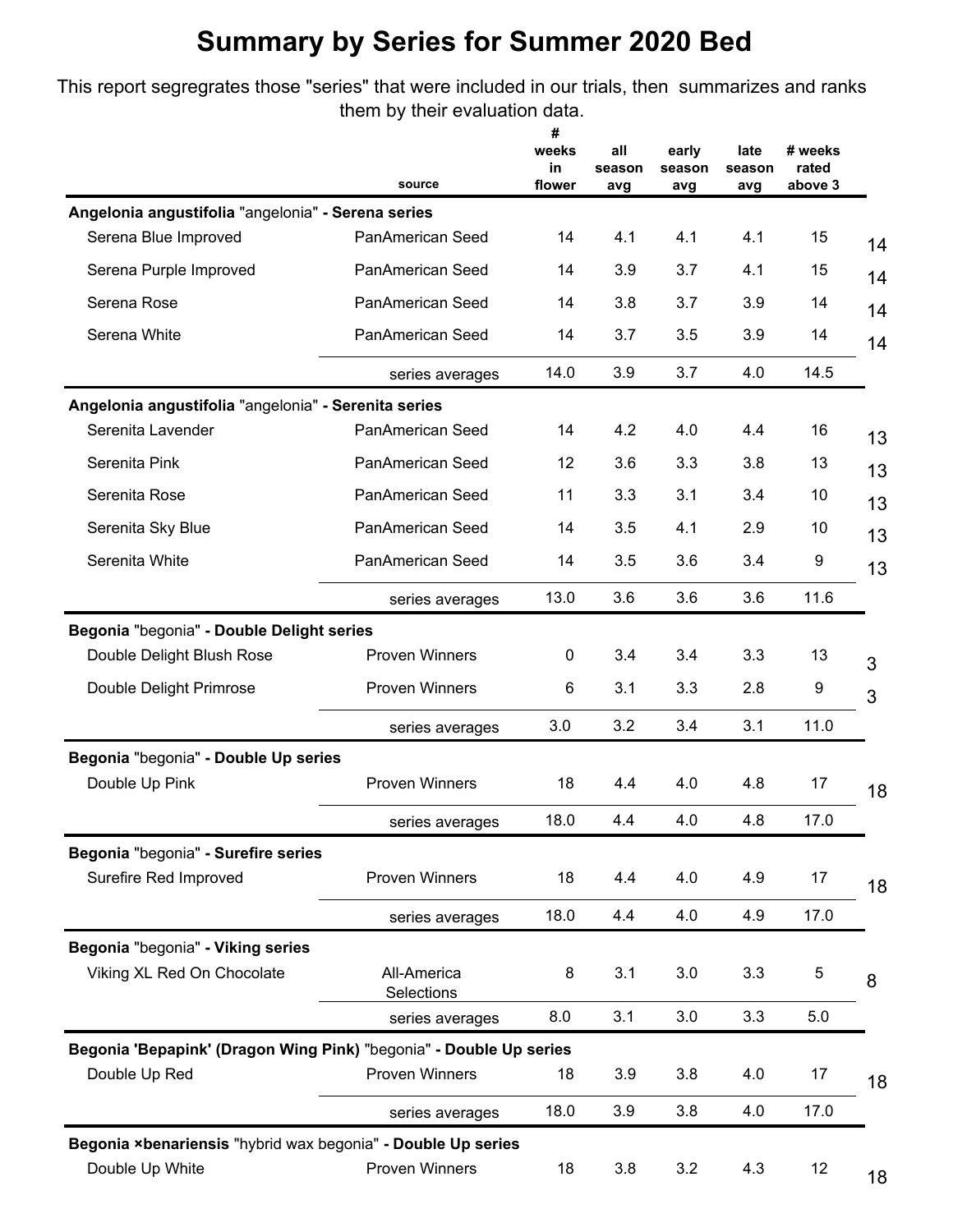|                                                                 | source                    | #<br>weeks<br>in<br>flower | all<br>season<br>avg | early<br>season<br>avg | late<br>season<br>avg | # weeks<br>rated<br>above 3 |      |
|-----------------------------------------------------------------|---------------------------|----------------------------|----------------------|------------------------|-----------------------|-----------------------------|------|
|                                                                 | series averages           | 18.0                       | 3.8                  | 3.2                    | 4.3                   | 12.0                        |      |
| Calibrachoa "million bells" - Superbells series                 |                           |                            |                      |                        |                       |                             |      |
| Superbells Coral Sun                                            | <b>Proven Winners</b>     | 18                         | 3.7                  | 3.6                    | 3.8                   | 13                          | 18   |
|                                                                 | series averages           | 18.0                       | 3.7                  | 3.6                    | 3.8                   | 13.0                        |      |
| Canna "canna-lily" - South Pacific series                       |                           |                            |                      |                        |                       |                             |      |
| South Pacific Orange                                            | All-America<br>Selections | 12                         | 4.0                  | 3.9                    | 4.1                   | 16                          | 12   |
|                                                                 | series averages           | 12.0                       | 4.0                  | 3.9                    | 4.1                   | 16.0                        |      |
| Capsicum annuum "sweet pepper" - Onyx series                    |                           |                            |                      |                        |                       |                             |      |
| Onyx Red<br>All-American Winner 2018                            | All-America<br>Selections | 12                         | 3.2                  | 2.9                    | 3.5                   | $\boldsymbol{9}$            | 12   |
|                                                                 | series averages           | 12.0                       | 3.2                  | 2.9                    | 3.5                   | 9.0                         |      |
| Capsicum annuum "seedless sweet pepper" - Peppi Grande series   |                           |                            |                      |                        |                       |                             |      |
| Peppi Grande Red                                                | PanAmerican Seed          | 14                         | 3.9                  | 3.6                    | 4.3                   | 16                          | 14   |
|                                                                 | series averages           | 14.0                       | 3.9                  | 3.6                    | 4.3                   | 16.0                        |      |
| Catharanthus "Madagascar periwinkle" - Soiree Kawaii series     |                           |                            |                      |                        |                       |                             |      |
| Soiree Kawaii Blueberry Kiss                                    | <b>Suntory Flowers</b>    | 18                         | 4.2                  | 3.8                    | 4.6                   | 15                          | 18   |
| Soiree Kawaii Coral                                             | <b>Suntory Flowers</b>    | 18                         | 4.2                  | 3.9                    | 4.5                   | 16                          | 18   |
| Soiree Kawaii Coral Reef                                        | <b>Suntory Flowers</b>    | 18                         | 4.1                  | 3.7                    | 4.5                   | 16                          | 18   |
| Soiree Kawaii Red Shades                                        | <b>Suntory Flowers</b>    | 18                         | 4.2                  | 3.8                    | 4.6                   | 16                          | 18   |
| Soiree Kawaii White<br>Peppermint                               | <b>Suntory Flowers</b>    | 18                         | 4.1                  | 3.8                    | 4.4                   | 16                          | 18   |
|                                                                 | series averages           | 18.0                       | 4.2                  | 3.8                    | 4.5                   | 15.8                        |      |
| Catharanthus roseus "Madagascar periwinkle" - Mega Bloom series |                           |                            |                      |                        |                       |                             |      |
| Mega Bloom Orchid Halo<br>All-American Winner 2017              | All-America<br>Selections | 14                         | 3.3                  | 2.8                    | 3.8                   | 10                          | 16   |
| Mega Bloom Pink Halo<br>All-American Winner 2017                | All-America<br>Selections | 18                         | 4.0                  | 3.8                    | 4.2                   | 15                          | 16   |
|                                                                 | series averages           | 16.0                       | 3.7                  | 3.3                    | 4.0                   | 12.5                        |      |
| Catharanthus roseus "Madagascar periwinkle" - Valiant series    |                           |                            |                      |                        |                       |                             |      |
| Valiant Apricot Improved                                        | PanAmerican Seed          | 17                         | 4.1                  | 3.9                    | 4.4                   | 16                          | 17.2 |
| Valiant Burgundy                                                | PanAmerican Seed          | 18                         | 4.0                  | 3.5                    | 4.4                   | 13                          | 17.2 |
| Valiant Lilac                                                   | PanAmerican Seed          | 15                         | 4.1                  | 3.6                    | 4.6                   | 13                          | 17.2 |
| Valiant Magenta                                                 | PanAmerican Seed          | 18                         | 4.1                  | 3.8                    | 4.4                   | 15                          | 17.2 |
| <b>Valiant Punch</b>                                            | PanAmerican Seed          | 18                         | 4.2                  | 3.8                    | 4.6                   | 15                          | 17.2 |
|                                                                 | series averages           | 17.2                       | 4.1                  | 3.7                    | 4.5                   | 14.4                        |      |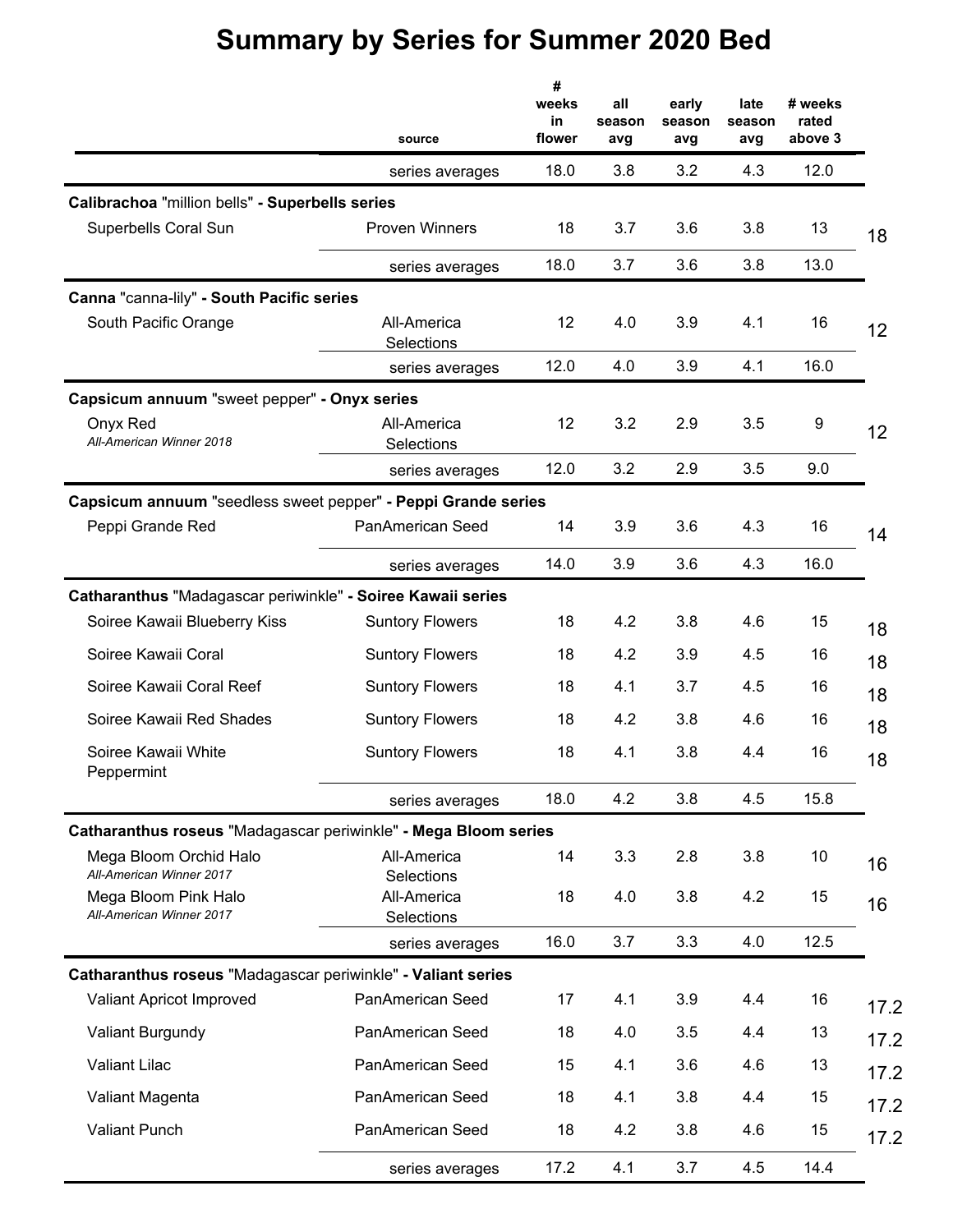| Celosia argentea "celosia" - Asian Garden series<br>Asian Garden<br>All-American Winner 2017<br>Celosia argentea var. argentea Spicata Group "wheatstraw celosia" - Sol series<br>Sol Gekko Green<br>Sol Lizzard Leaf | source<br>All-America<br>Selections<br>series averages<br><b>PanAmerican Seed</b><br><b>PanAmerican Seed</b> | #<br>weeks<br>in<br>flower<br>18<br>18.0<br>12<br>17 | all<br>season<br>avg<br>4.3<br>4.3<br>3.8<br>3.4 | early<br>season<br>avg<br>4.2<br>4.2<br>3.7<br>3.4 | late<br>season<br>avg<br>4.4<br>4.4<br>3.9<br>3.4 | # weeks<br>rated<br>above 3<br>16<br>16.0<br>13<br>11 | 18<br>14.5 |
|-----------------------------------------------------------------------------------------------------------------------------------------------------------------------------------------------------------------------|--------------------------------------------------------------------------------------------------------------|------------------------------------------------------|--------------------------------------------------|----------------------------------------------------|---------------------------------------------------|-------------------------------------------------------|------------|
|                                                                                                                                                                                                                       | series averages                                                                                              | 14.5                                                 | 3.6                                              | 3.6                                                | 3.7                                               | 12.0                                                  | 14.5       |
| Celosia argentea var. cristata [Plumosa Group] "feather celosia" - First Flame series                                                                                                                                 |                                                                                                              |                                                      |                                                  |                                                    |                                                   |                                                       |            |
| <b>First Flame Purple</b>                                                                                                                                                                                             | PanAmerican Seed                                                                                             | 16                                                   | 3.2                                              | 3.5                                                | 2.8                                               | 11                                                    | 16.75      |
| <b>First Flame Red</b>                                                                                                                                                                                                | PanAmerican Seed                                                                                             | 18                                                   | 3.8                                              | 3.9                                                | 3.6                                               | 14                                                    | 16.75      |
| <b>First Flame Scarlet</b>                                                                                                                                                                                            | PanAmerican Seed                                                                                             | 15                                                   | 3.6                                              | 4.1                                                | 3.1                                               | 13                                                    | 16.75      |
| First Flame Yellow Improved                                                                                                                                                                                           | PanAmerican Seed                                                                                             | 18                                                   | 3.4                                              | 3.8                                                | 2.9                                               | 12                                                    | 16.75      |
|                                                                                                                                                                                                                       | series averages                                                                                              | 16.8                                                 | 3.5                                              | 3.8                                                | 3.1                                               | 12.5                                                  |            |
| Cleome "spider flower" - Senorita series                                                                                                                                                                              |                                                                                                              |                                                      |                                                  |                                                    |                                                   |                                                       |            |
| Senorita Rosalita                                                                                                                                                                                                     | <b>Proven Winners</b>                                                                                        | 18                                                   | 3.7                                              | 4.0                                                | 3.4                                               | 12                                                    | 18         |
|                                                                                                                                                                                                                       | series averages                                                                                              | 18.0                                                 | 3.7                                              | 4.0                                                | 3.4                                               | 12.0                                                  |            |
| Cuphea "Mexican heather" - FloriGlory series                                                                                                                                                                          |                                                                                                              |                                                      |                                                  |                                                    |                                                   |                                                       |            |
| <b>FloriGlory Diana</b>                                                                                                                                                                                               | All-America<br>Selections                                                                                    | 18                                                   | 4.1                                              | 3.7                                                | 4.5                                               | 16                                                    | 18         |
|                                                                                                                                                                                                                       | series averages                                                                                              | 18.0                                                 | 4.1                                              | 3.7                                                | 4.5                                               | 16.0                                                  |            |
| Dahlia "dahlia" - Dahlightful series                                                                                                                                                                                  |                                                                                                              |                                                      |                                                  |                                                    |                                                   |                                                       |            |
| Dahlightful Crushed Crimson                                                                                                                                                                                           | GardenChoice                                                                                                 | 15                                                   | 3.1                                              | 3.7                                                | 2.6                                               | 10                                                    | 11.6       |
| Dahlightful Georgia Peach                                                                                                                                                                                             | GardenChoice                                                                                                 | $\pmb{0}$                                            | 2.2                                              | 2.4                                                | 2.0                                               | $\pmb{0}$                                             | 11.6       |
| Dahlightful Lively Lavender                                                                                                                                                                                           | GardenChoice                                                                                                 | 16                                                   | 4.3                                              | 4.0                                                | 4.6                                               | 17                                                    | 11.6       |
| Dahlightful Sultry Scarlet                                                                                                                                                                                            | GardenChoice                                                                                                 | 12                                                   | 3.4                                              | 3.2                                                | 3.5                                               | 11                                                    | 11.6       |
| Dahlightful Tupelo Honey                                                                                                                                                                                              | GardenChoice                                                                                                 | 15                                                   | 4.0                                              | 4.3                                                | 3.7                                               | 18                                                    | 11.6       |
|                                                                                                                                                                                                                       | series averages                                                                                              | 11.6                                                 | 3.4                                              | 3.5                                                | 3.3                                               | 11.2                                                  |            |
| Dahlia "dahlia" - Dalaya series                                                                                                                                                                                       |                                                                                                              |                                                      |                                                  |                                                    |                                                   |                                                       |            |
| Dalaya Raspberry                                                                                                                                                                                                      | Selecta One                                                                                                  | 16                                                   | 3.5                                              | 3.7                                                | 3.3                                               | 13                                                    | 16         |
|                                                                                                                                                                                                                       | series averages                                                                                              | 16.0                                                 | 3.5                                              | 3.7                                                | 3.3                                               | 13.0                                                  |            |
| Delphinium elatum "alpine delphinium" - Dasante series                                                                                                                                                                |                                                                                                              |                                                      |                                                  |                                                    |                                                   |                                                       |            |
| Dasante Blue                                                                                                                                                                                                          | <b>Kieft Seed</b>                                                                                            | 5                                                    | 2.3                                              | 3.2                                                | 1.3                                               | 4                                                     | 5          |
|                                                                                                                                                                                                                       | series averages                                                                                              | 5.0                                                  | 2.3                                              | 3.2                                                | 1.3                                               | 4.0                                                   |            |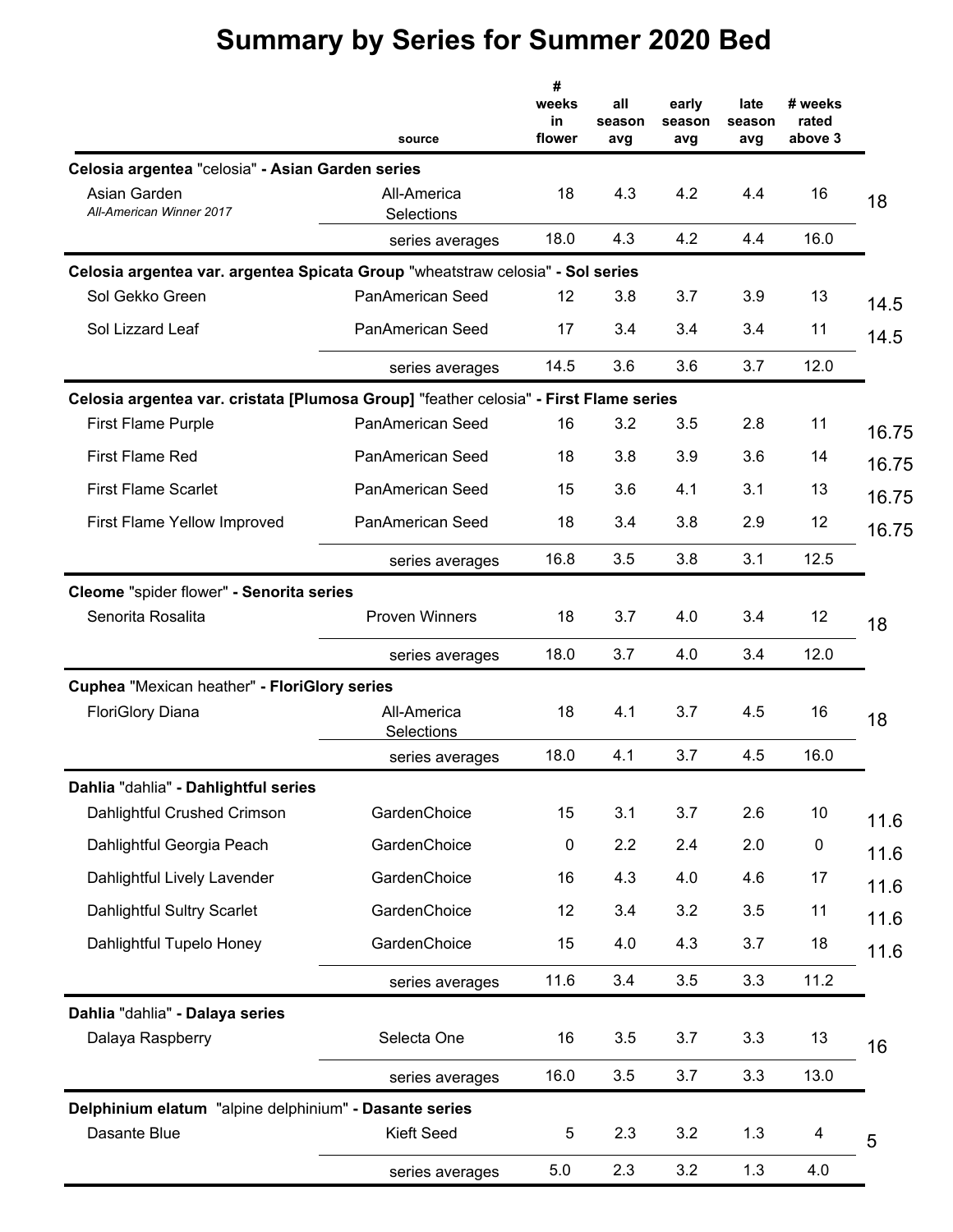|                                                                       | source                    | #<br>weeks<br>in<br>flower | all<br>season<br>avg | early<br>season<br>avg | late<br>season<br>avg | # weeks<br>rated<br>above 3 |                          |
|-----------------------------------------------------------------------|---------------------------|----------------------------|----------------------|------------------------|-----------------------|-----------------------------|--------------------------|
| Dianthus "pink" - Supra series                                        |                           |                            |                      |                        |                       |                             |                          |
| Supra Pink<br>All-American Winner 2017                                | All-America<br>Selections | 16                         | 3.3                  | 3.3                    | 3.3                   | 11                          | 16                       |
|                                                                       | series averages           | 16.0                       | 3.3                  | 3.3                    | 3.3                   | 11.0                        |                          |
| Echinacea "coneflower" - Artisan series                               |                           |                            |                      |                        |                       |                             |                          |
| Artisan Red Ombre                                                     | Kieft Seed                | 9                          | 3.8                  | 3.3                    | 4.3                   | 13                          | 9.5                      |
| Artisan Soft Orange                                                   | Kieft Seed                | 10                         | 4.1                  | 3.6                    | 4.5                   | 15                          | 9.5                      |
|                                                                       | series averages           | 9.5                        | 3.9                  | 3.4                    | 4.4                   | 14.0                        |                          |
| Fragaria ×ananassa "strawberry" - Berried Treasure series             |                           |                            |                      |                        |                       |                             |                          |
| <b>Berried Treasure Pink</b>                                          | <b>Proven Winners</b>     | 18                         | 3.8                  | 3.9                    | 3.7                   | 12                          | 18                       |
| <b>Berried Treasure Red</b>                                           | <b>Proven Winners</b>     | 18                         | 3.6                  | 3.8                    | 3.3                   | 13                          | 18                       |
| <b>Berried Treasure White</b>                                         | <b>Proven Winners</b>     | 18                         | 3.6                  | 3.5                    | 3.7                   | 16                          | 18                       |
|                                                                       | series averages           | 18.0                       | 3.6                  | 3.7                    | 3.6                   | 13.7                        |                          |
| Gaillardia "blanket flower" - Heat It Up series                       |                           |                            |                      |                        |                       |                             |                          |
| Heat It Up Scarlet                                                    | <b>Proven Winners</b>     | 18                         | 3.8                  | 3.6                    | 4.0                   | 16                          | 18                       |
| Heat It Up Yellow                                                     | <b>Proven Winners</b>     | 18                         | 4.1                  | 3.7                    | 4.5                   | 17                          | 18                       |
|                                                                       | series averages           | 18.0                       | 3.9                  | 3.6                    | 4.3                   | 16.5                        |                          |
| Gomphrena pulchella "large flowered globe amaranth" - Truffula series |                           |                            |                      |                        |                       |                             |                          |
| <b>Truffula Pink</b>                                                  | <b>Proven Winners</b>     | 16                         | 3.3                  | 3.4                    | 3.2                   | 10                          | 16                       |
|                                                                       | series averages           | 16.0                       | 3.3                  | 3.4                    | 3.2                   | 10.0                        |                          |
| Gypsophila muralis "low baby's-breath" - Gypsy series                 |                           |                            |                      |                        |                       |                             |                          |
| Gypsy White Improved<br>All-American Winner 2018                      | All-America<br>Selections | 17                         | 3.1                  | 3.8                    | 2.5                   | 12                          | 17                       |
|                                                                       | series averages           | 17.0                       | 3.1                  | 3.8                    | 2.5                   | 12.0                        |                          |
| Helianthus "sunflower" - Suncredible series                           |                           |                            |                      |                        |                       |                             |                          |
| Suncredible Yellow                                                    | <b>Proven Winners</b>     | 14                         | 4.1                  | 3.9                    | 4.3                   | 17                          | 14                       |
|                                                                       | series averages           | 14.0                       | 4.1                  | 3.9                    | 4.3                   | 17.0                        |                          |
| Hypoestes phyllostachya "polka dot plant" - Hippo series              |                           |                            |                      |                        |                       |                             |                          |
| Hippo Red Improved                                                    | <b>Proven Winners</b>     | 4                          | 3.6                  | 3.7                    | 3.6                   | 16                          | 4                        |
|                                                                       | series averages           | 4.0                        | 3.6                  | 3.7                    | 3.6                   | 16.0                        |                          |
| Impatiens hawkeri "New Guinea impatiens" - Infinity series            |                           |                            |                      |                        |                       |                             |                          |
| Infinity Blushing Crimson<br>Improved                                 | <b>Proven Winners</b>     | 0                          | 2.6                  | 2.9                    | 2.2                   | $\boldsymbol{0}$            | $\tilde{?}$              |
| Infinity Light Purple Improved                                        | <b>Proven Winners</b>     | 4                          | 2.9                  | 3.4                    | 2.3                   | 8                           | $\tilde{?}$              |
| Infinity Orange Improved                                              | Proven Winners            | 1                          | 3.5                  | 3.4                    | 3.5                   | 17                          | $\overline{\mathcal{C}}$ |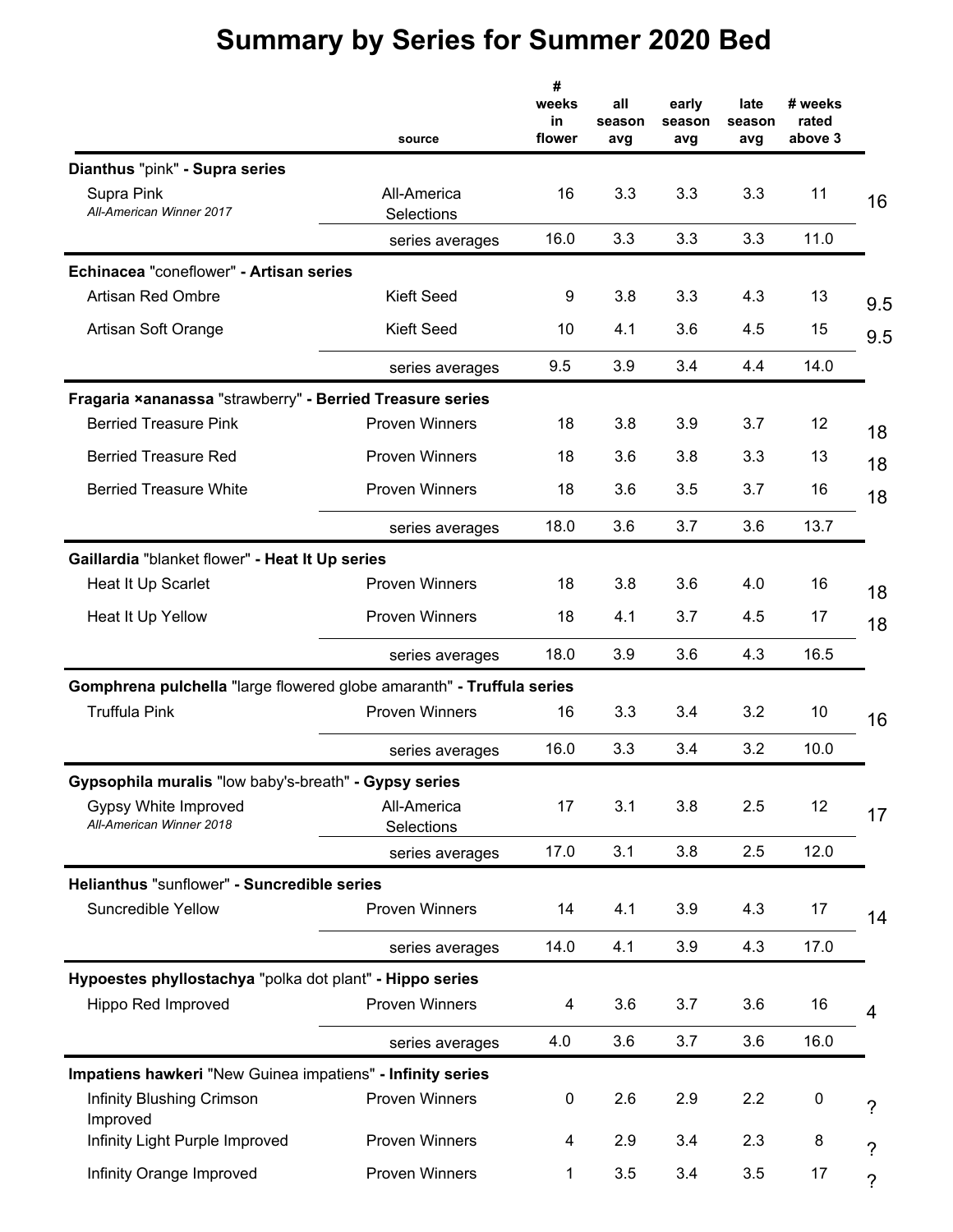|                                                                   | source                  | #<br>weeks<br>in<br>flower | all<br>season<br>avg | early<br>season<br>avg | late<br>season<br>avg | # weeks<br>rated<br>above 3 |                          |
|-------------------------------------------------------------------|-------------------------|----------------------------|----------------------|------------------------|-----------------------|-----------------------------|--------------------------|
|                                                                   | series averages         | 1.7                        | 3.0                  | 3.3                    | 2.7                   | 8.3                         |                          |
| Impatiens walleriana "impatiens" - Beacon series                  |                         |                            |                      |                        |                       |                             |                          |
| Beacon Bright Red                                                 | PanAmerican Seed        | 18                         | 3.1                  | 3.0                    | 3.2                   | 3                           | 7                        |
| <b>Beacon Coral</b>                                               | <b>PanAmerican Seed</b> | 16                         | 3.7                  | 3.4                    | 3.9                   | 15                          | $\gamma$                 |
| Beacon Orange                                                     | PanAmerican Seed        | 17                         | 3.1                  | 3.3                    | 2.8                   | 6                           | ?                        |
| <b>Beacon Rose</b>                                                | PanAmerican Seed        | 18                         | 3.3                  | 3.1                    | 3.4                   | 10                          | $\tilde{?}$              |
| Beacon Salmon                                                     | PanAmerican Seed        | 18                         | 4.0                  | 3.6                    | 4.4                   | 15                          | ?                        |
| <b>Beacon Violet Shades</b>                                       | PanAmerican Seed        | 18                         | 4.0                  | 3.4                    | 4.5                   | 15                          | ?                        |
| <b>Beacon White</b>                                               | PanAmerican Seed        | 18                         | 3.5                  | 3.4                    | 3.7                   | 14                          | 7                        |
|                                                                   | series averages         | 17.6                       | 3.5                  | 3.3                    | 3.7                   | 11.1                        |                          |
| Impatiens walleriana "impatiens" - Super Elfin series             |                         |                            |                      |                        |                       |                             |                          |
| Super Elfin Bright Orange                                         | <b>PanAmerican Seed</b> | 15                         | 2.8                  | 2.4                    | 3.2                   | 5                           | 14.5                     |
| Super Elfin XP White                                              | PanAmerican Seed        | 14                         | 3.2                  | 2.9                    | 3.6                   | 8                           | 14.5                     |
|                                                                   | series averages         | 14.5                       | 3.0                  | 2.7                    | 3.4                   | 6.5                         |                          |
| Ipomoea batatas "ornamental sweet potato" - Sweet Caroline series |                         |                            |                      |                        |                       |                             |                          |
| <b>Sweet Caroline Kiwi</b>                                        | <b>Proven Winners</b>   | 1                          | 4.6                  | 4.4                    | 4.9                   | 18                          | $\overline{2}$           |
| Sweet Caroline Medusa Green                                       | <b>Proven Winners</b>   | 3                          | 4.1                  | 3.8                    | 4.4                   | 16                          | $\overline{2}$           |
|                                                                   | series averages         | 2.0                        | 4.4                  | 4.1                    | 4.6                   | 17.0                        |                          |
| Lagerstroemia "crepe myrtle" - Great Myrtles series               |                         |                            |                      |                        |                       |                             |                          |
| <b>Cherry Delight</b>                                             | GardenChoice            | 11                         | 4.1                  | 3.8                    | 4.4                   | 17                          | 9.75                     |
| <b>Cotton Candy</b>                                               | GardenChoice            | 11                         | 3.9                  | 3.7                    | 4.2                   | 17                          | 9.75                     |
| French Vanilla                                                    | GardenChoice            | 11                         | 3.9                  | 3.7                    | 4.2                   | 17                          | 9.75                     |
| <b>Red Velvet</b>                                                 | GardenChoice            | 6                          | 3.9                  | 3.3                    | 4.4                   | 12                          | 9.75                     |
|                                                                   | series averages         | 9.8                        | 4.0                  | 3.6                    | 4.3                   | 15.8                        |                          |
| Lantana camara "common lantana" - Luscious series                 |                         |                            |                      |                        |                       |                             |                          |
| Luscious Royale Cosmo                                             | <b>Proven Winners</b>   | 16                         | 4.1                  | 3.9                    | 4.2                   | 16                          | 16                       |
| Luscious Royale Red Zone                                          | <b>Proven Winners</b>   | 16                         | 3.9                  | 3.9                    | 3.9                   | 16                          | 16                       |
|                                                                   | series averages         | 16.0                       | 4.0                  | 3.9                    | 4.0                   | 16.0                        |                          |
| Lobelia xspeciosa "hybrid cardinal flower" - Starship series      |                         |                            |                      |                        |                       |                             |                          |
| <b>Starship Blue</b>                                              | <b>Kieft Seed</b>       | 13                         | 3.8                  | 3.6                    | 4.0                   | 15                          | ?                        |
| Starship Burgundy                                                 | <b>Kieft Seed</b>       | 4                          | 3.2                  | 3.4                    | 3.1                   | 11                          | $\tilde{?}$              |
| <b>Starship Deep Rose</b>                                         | <b>Kieft Seed</b>       |                            |                      |                        |                       |                             | ?                        |
| Starship Scarlet Bronze Leaf                                      | Kieft Seed              | 3                          | 3.1                  | 3.3                    | 2.8                   | 10                          | $\overline{\phantom{a}}$ |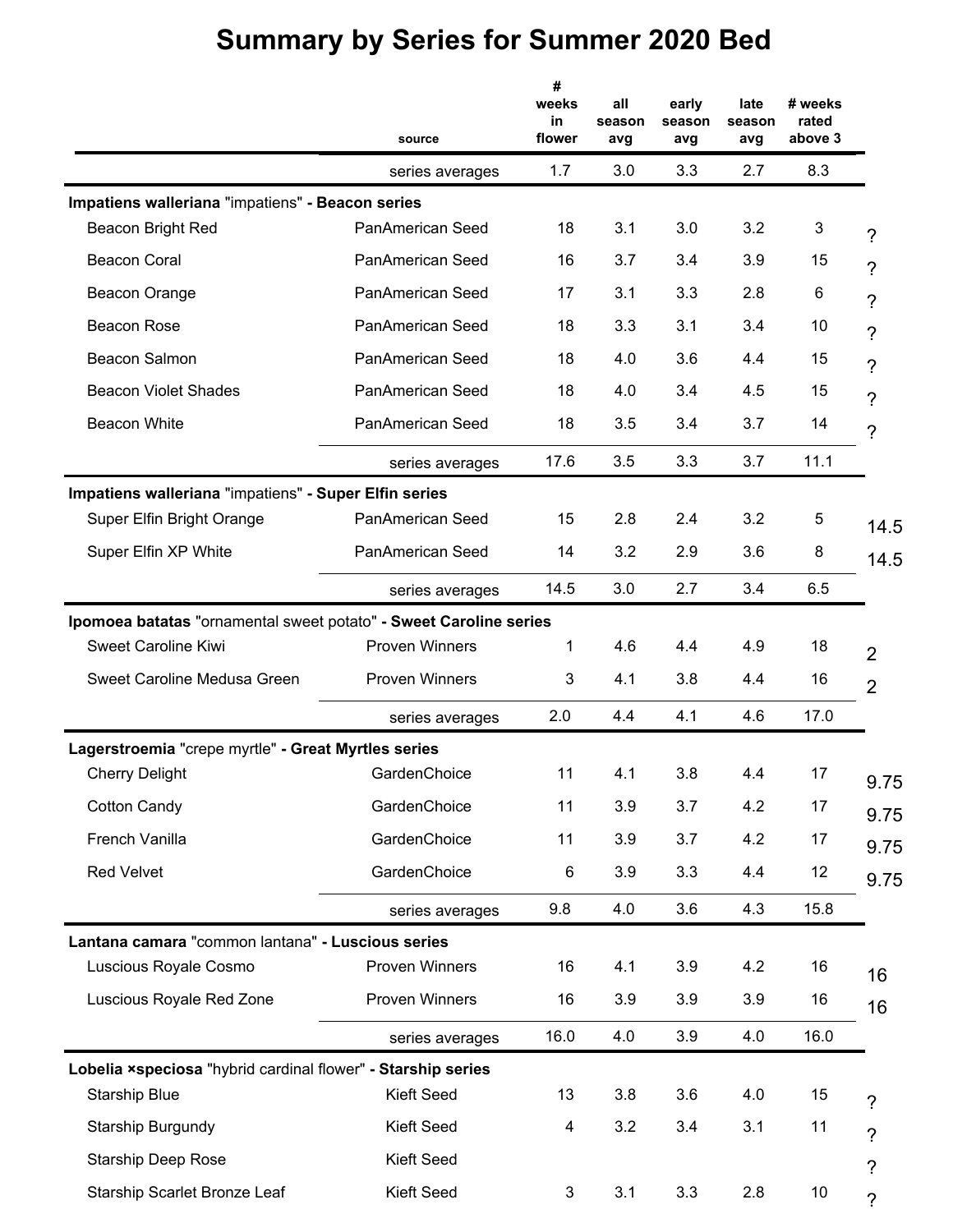|                                                                | source                    | #<br>weeks<br>in<br>flower | all<br>season<br>avg | early<br>season<br>avg | late<br>season<br>avg | # weeks<br>rated<br>above 3 |    |
|----------------------------------------------------------------|---------------------------|----------------------------|----------------------|------------------------|-----------------------|-----------------------------|----|
|                                                                | series averages           | 6.7                        | 3.4                  | 3.4                    | 3.3                   | 12.0                        |    |
| Lobelia erinus "edging lobelia" - Laguna series                |                           |                            |                      |                        |                       |                             |    |
| Laguna Sky Blue Improved                                       | <b>Proven Winners</b>     | 12                         | 2.7                  | 3.7                    | 1.7                   | 6                           | 12 |
|                                                                | series averages           | 12.0                       | 2.7                  | 3.7                    | 1.7                   | 6.0                         |    |
| Lobularia "sweet alyssum" - Knight series                      |                           |                            |                      |                        |                       |                             |    |
| <b>White Knight</b>                                            | <b>Proven Winners</b>     | 18                         | 3.2                  | 3.2                    | 3.2                   | 7                           | 18 |
|                                                                | series averages           | 18.0                       | 3.2                  | 3.2                    | 3.2                   | 7.0                         |    |
| Lobularia maritima "sweet alyssum" - Knight series             |                           |                            |                      |                        |                       |                             |    |
| Moonlight Knight                                               | <b>Proven Winners</b>     | 18                         | 3.6                  | 3.8                    | 3.3                   | 12                          | 18 |
|                                                                | series averages           | 18.0                       | 3.6                  | 3.8                    | 3.3                   | 12.0                        |    |
| Nepeta "catmint" - Minibeckia series                           |                           |                            |                      |                        |                       |                             |    |
| <b>Sylvester Blue</b>                                          | GardenChoice              | 12                         | 3.8                  | 3.7                    | 3.9                   | 15                          | 12 |
|                                                                | series averages           | 12.0                       | 3.8                  | 3.7                    | 3.9                   | 15.0                        |    |
| Osteospermum ecklonis "Cape marguerite" - Bright Lights series |                           |                            |                      |                        |                       |                             |    |
| <b>Bright Lights Red</b>                                       | <b>Proven Winners</b>     | 13                         | 3.4                  | 3.4                    | 3.3                   | 12                          | 13 |
|                                                                | series averages           | 13.0                       | 3.4                  | 3.4                    | 3.3                   | 12.0                        |    |
| Penstemon barbatus "southwestern penstemon" - Twizzle series   |                           |                            |                      |                        |                       |                             |    |
| <b>Twizzle Purple</b><br>All-American Winner 2017              | All-America<br>Selections | 4                          | 3.7                  | 3.5                    | 3.9                   | 16                          | 4  |
|                                                                | series averages           | 4.0                        | 3.7                  | 3.5                    | 3.9                   | 16.0                        |    |
| Pentas lanceolata "Egyptian star-cluster" - Sunstar series     |                           |                            |                      |                        |                       |                             |    |
| <b>Sunstar Pink</b>                                            | <b>Proven Winners</b>     | 11                         | 2.9                  | 3.0                    | 2.9                   | 0                           | 12 |
| <b>Sunstar Red</b>                                             | <b>Proven Winners</b>     | 13                         | 3.9                  | 3.4                    | 4.4                   | 15                          | 12 |
|                                                                | series averages           | 12.0                       | 3.4                  | 3.2                    | 3.7                   | 7.5                         |    |
| Petunia "petunia" - Supertunia series                          |                           |                            |                      |                        |                       |                             |    |
| Supertunia Royal Velvet<br>Improved                            | <b>Proven Winners</b>     | 17                         | 3.3                  | 3.6                    | 2.9                   | 13                          | 17 |
|                                                                | series averages           | 17.0                       | 3.3                  | 3.6                    | 2.9                   | 13.0                        |    |
| Petunia "petunia" - Supertunia Mini Vista series               |                           |                            |                      |                        |                       |                             |    |
| Supertunia Indigo Charm                                        | <b>Proven Winners</b>     | 18                         | 3.3                  | 3.4                    | 3.2                   | 12                          | 18 |
| Supertunia Mini Vista Pink Star                                | <b>Proven Winners</b>     | 18                         | 4.1                  | 4.3                    | 3.8                   | 15                          | 18 |
|                                                                | series averages           | 18.0                       | 3.7                  | 3.9                    | 3.5                   | 13.5                        |    |
| Petunia "petunia" - Supertunia Vista series                    |                           |                            |                      |                        |                       |                             |    |
| Supertunia Vista Bubblegum                                     | Proven Winners            | 18                         | 3.9                  | 4.1                    | 3.7                   | 13                          | 18 |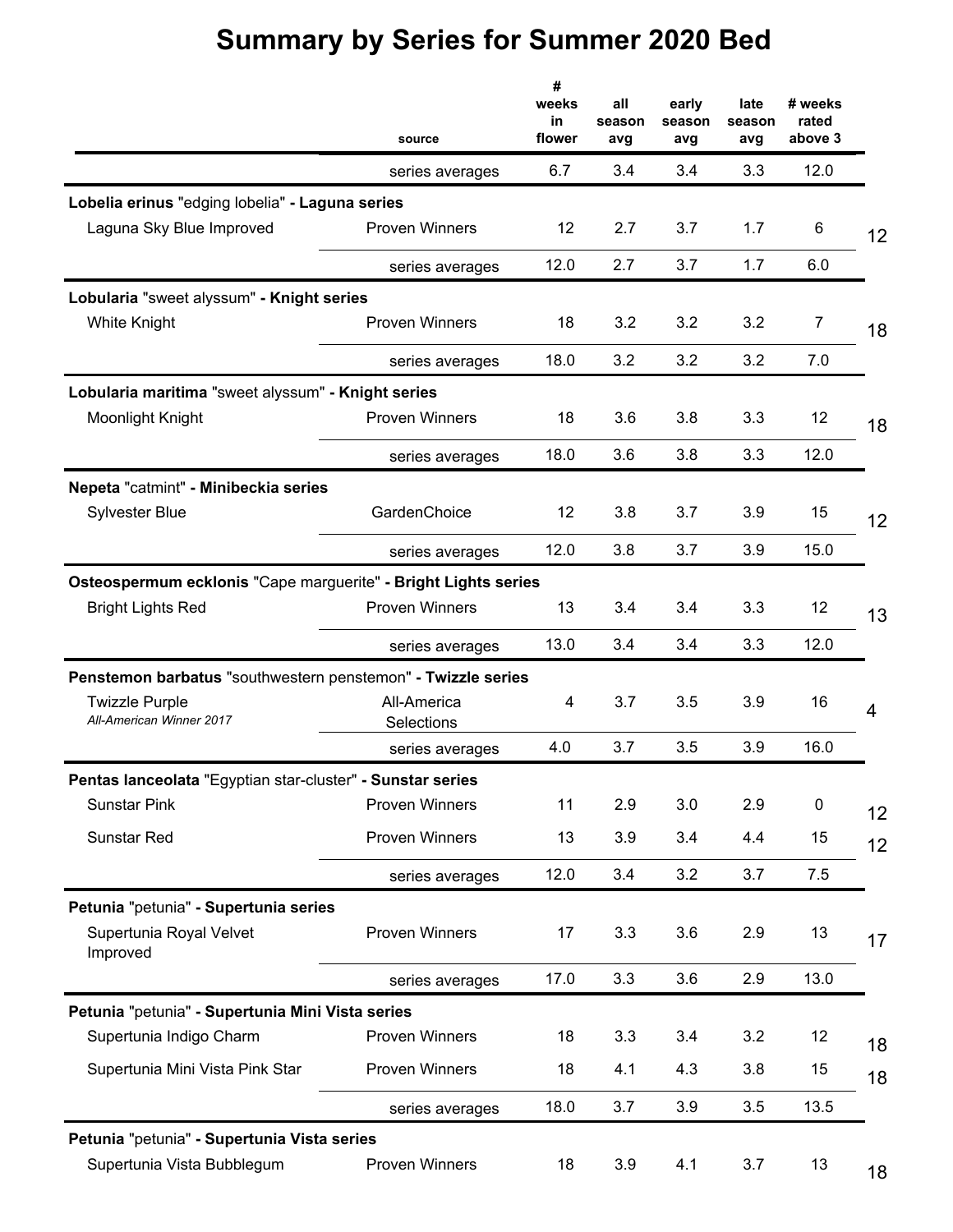|                                                        | source                    | #<br>weeks<br>in<br>flower | all<br>season<br>avg | early<br>season<br>avg | late<br>season<br>avg | # weeks<br>rated<br>above 3 |      |
|--------------------------------------------------------|---------------------------|----------------------------|----------------------|------------------------|-----------------------|-----------------------------|------|
|                                                        | series averages           | 18.0                       | 3.9                  | 4.1                    | 3.7                   | 13.0                        |      |
| Petunia ×hybrida "garden petunia" - ColorRush series   |                           |                            |                      |                        |                       |                             |      |
| <b>ColorRush Pink</b>                                  | <b>Ball FloraPlant</b>    | 18                         | 4.1                  | 4.2                    | 3.9                   | 14                          | 18   |
| <b>ColorRush White</b>                                 | <b>Ball FloraPlant</b>    | 18                         | 3.8                  | 4.3                    | 3.2                   | 13                          | 18   |
|                                                        | series averages           | 18.0                       | 3.9                  | 4.3                    | 3.6                   | 13.5                        |      |
| Petunia ×hybrida "garden petunia" - Easy Wave series   |                           |                            |                      |                        |                       |                             |      |
| Easy Wave Silver                                       | PanAmerican Seed          | 15                         | 3.0                  | 4.2                    | 1.8                   | 10                          | 13.5 |
| Easy Wave Violet                                       | PanAmerican Seed          | 12                         | 2.6                  | 3.7                    | 1.5                   | $\overline{7}$              | 13.5 |
|                                                        | series averages           | 13.5                       | 2.8                  | 3.9                    | 1.7                   | 8.5                         |      |
| Petunia ×hybrida "garden petunia" - Shock Wave series  |                           |                            |                      |                        |                       |                             |      |
| Shock Wave Purple Tie Dye                              | PanAmerican Seed          | 15                         | 3.1                  | 3.7                    | 2.4                   | 11                          | 15   |
|                                                        | series averages           | 15.0                       | 3.1                  | 3.7                    | 2.4                   | 11.0                        |      |
| Petunia ×hybrida "garden petunia" - Wave series        |                           |                            |                      |                        |                       |                             |      |
| <b>Wave Carmine Velour</b><br>All-American Winner 2019 | All-America<br>Selections | 16                         | 3.5                  | 3.7                    | 3.2                   | 11                          | 16   |
|                                                        | series averages           | 16.0                       | 3.5                  | 3.7                    | 3.2                   | 11.0                        |      |
| Phlox "phlox" - Gisele series                          |                           |                            |                      |                        |                       |                             |      |
| Gisele Purple                                          | Selecta One               | 12                         | 1.5                  | 2.6                    | 0.4                   | $\boldsymbol{0}$            | ?    |
| Gisele Red                                             | Selecta One               | 15                         | 2.6                  | 3.1                    | 2.1                   | $\overline{2}$              | ?    |
| <b>Gisele Scarlet</b>                                  | Selecta One               | 7                          | 0.9                  | 1.8                    | 0.0                   | 0                           | ?    |
|                                                        | series averages           | 11.3                       | 1.7                  | 2.5                    | 0.8                   | 0.7                         |      |
| Rudbeckia "black-eyed Susan" - American series         |                           |                            |                      |                        |                       |                             |      |
| American Gold Rush                                     | All-America<br>Selections | 11                         | 4.0                  | 4.0                    | 4.1                   | 15                          | 11   |
|                                                        | series averages           | 11.0                       | 4.0                  | 4.0                    | 4.1                   | 15.0                        |      |
| Rudbeckia "black-eyed Susan" - Minibeckia series       |                           |                            |                      |                        |                       |                             |      |
| Minibeckia Flame                                       | GardenChoice              | 15                         | 3.8                  | 4.4                    | 3.1                   | 14                          | 15   |
|                                                        | series averages           | 15.0                       | 3.8                  | 4.4                    | 3.1                   | 14.0                        |      |
| Ruellia simplex "Mexican blue-bells" - Machu series    |                           |                            |                      |                        |                       |                             |      |
| Machu Morado                                           | <b>Proven Winners</b>     | 12                         | 4.0                  | 3.7                    | 4.4                   | 16                          | 12   |
|                                                        | series averages           | 12.0                       | 4.0                  | 3.7                    | 4.4                   | 16.0                        |      |
| Salvia "sage" - Flame series                           |                           |                            |                      |                        |                       |                             |      |
| White Flame                                            | <b>Ball FloraPlant</b>    | 17                         | 4.4                  | 4.1                    | 4.6                   | 17                          | 17   |
|                                                        | series averages           | 17.0                       | 4.4                  | 4.1                    | 4.6                   | 17.0                        |      |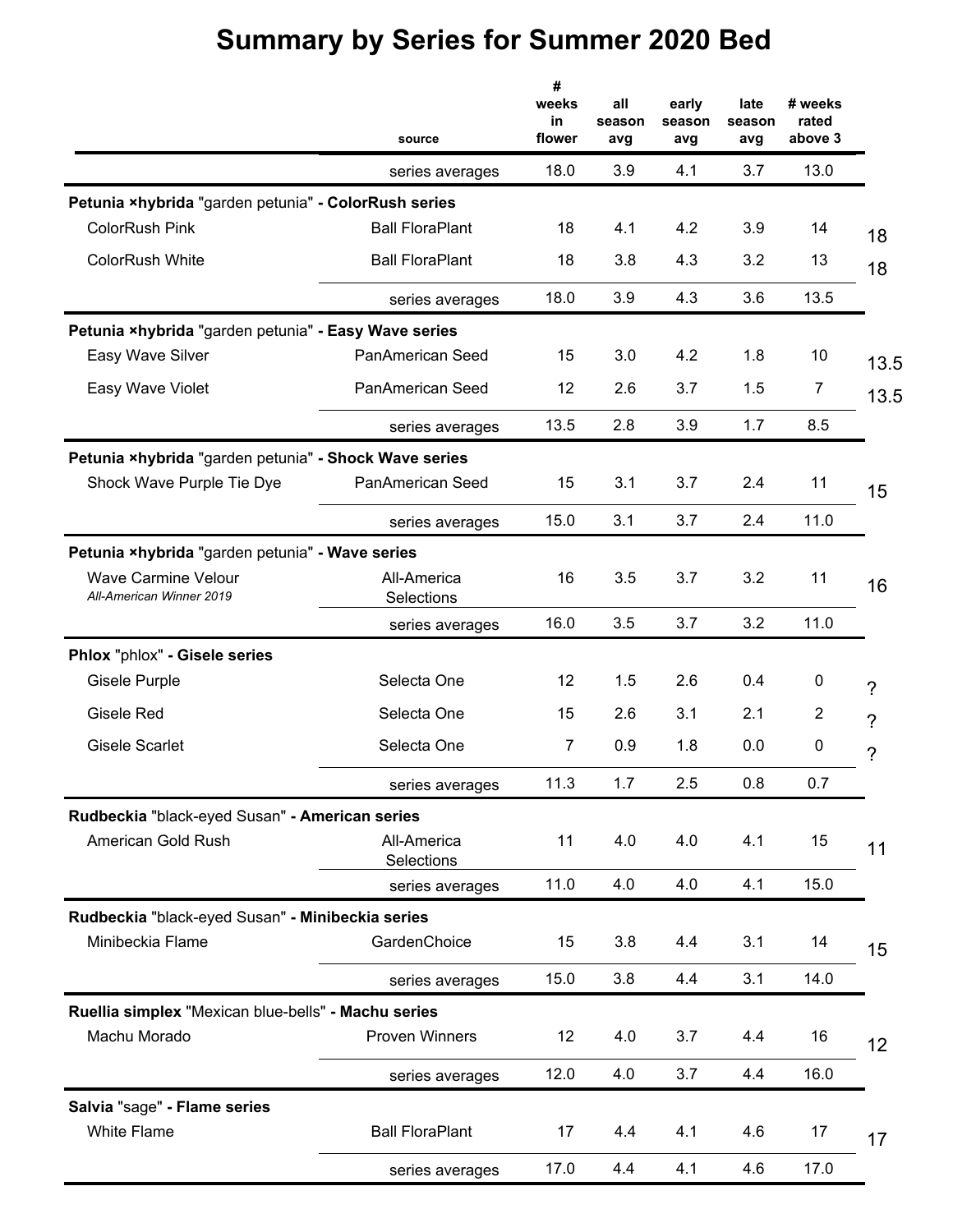|                                                                  |                           | #                     |                      |                        |                       |                             |                |
|------------------------------------------------------------------|---------------------------|-----------------------|----------------------|------------------------|-----------------------|-----------------------------|----------------|
|                                                                  | source                    | weeks<br>in<br>flower | all<br>season<br>avg | early<br>season<br>avg | late<br>season<br>avg | # weeks<br>rated<br>above 3 |                |
| Salvia "sage" - Rockin' series                                   |                           |                       |                      |                        |                       |                             |                |
| Rockin' Blue Suede Shoes                                         | <b>Proven Winners</b>     | 15                    | 4.2                  | 3.7                    | 4.7                   | 17                          | 14.5           |
| Rockin' Fuchsia                                                  | <b>Proven Winners</b>     | 14                    | 3.5                  | 3.8                    | 3.2                   | 12                          | 14.5           |
|                                                                  | series averages           | 14.5                  | 3.9                  | 3.8                    | 3.9                   | 14.5                        |                |
| Salvia canariensis "Canary Island sage" - Lancelot series        |                           |                       |                      |                        |                       |                             |                |
| Lancelot                                                         | PanAmerican Seed          | 6                     | 2.6                  | 2.1                    | 3.2                   | 5                           | 6              |
|                                                                  | series averages           | 6.0                   | 2.6                  | 2.1                    | 3.2                   | 5.0                         |                |
| Salvia coccinea "scarlet sage" - Summer Jewel series             |                           |                       |                      |                        |                       |                             |                |
| Summer Jewel Lavender<br>All-American Winner 2016                | All-America<br>Selections | 18                    | 3.9                  | 3.8                    | 4.1                   | 15                          | 18             |
|                                                                  | series averages           | 18.0                  | 3.9                  | 3.8                    | 4.1                   | 15.0                        |                |
| Salvia farinacea "mealycup sage" - Unplugged series              |                           |                       |                      |                        |                       |                             |                |
| <b>Unplugged So Blue</b>                                         | <b>Proven Winners</b>     | 16                    | 4.1                  | 3.8                    | 4.4                   | 17                          | 16             |
|                                                                  | series averages           | 16.0                  | 4.1                  | 3.8                    | 4.4                   | 17.0                        |                |
| Sanvitalia procumbens "creeping zinnia" - Sunbini series         |                           |                       |                      |                        |                       |                             |                |
| Sunbini Improved                                                 | <b>Proven Winners</b>     | 18                    | 2.8                  | 3.6                    | 2.1                   | 10                          | 18             |
|                                                                  | series averages           | 18.0                  | 2.8                  | 3.6                    | 2.1                   | 10.0                        |                |
| Scaevola aemula "fanflower" - Whirlwind series                   |                           |                       |                      |                        |                       |                             |                |
| Whirlwind Blue Improved                                          | <b>Proven Winners</b>     | 18                    | 4.0                  | 4.0                    | 4.1                   | 15                          | 18             |
| <b>Whirlwind Starlight</b>                                       | <b>Proven Winners</b>     | 18                    | 3.9                  | 3.8                    | 4.1                   | 14                          | 18             |
|                                                                  | series averages           | 18.0                  | 4.0                  | 3.9                    | 4.1                   | 14.5                        |                |
| Solanum melongena "eggplant" - Asian Delight series              |                           |                       |                      |                        |                       |                             |                |
| Asian Delight                                                    | PanAmerican Seed          | 13                    | 4.1                  | 3.8                    | 4.3                   | 16                          | 13             |
|                                                                  | series averages           | 13.0                  | 4.1                  | 3.8                    | 4.3                   | 16.0                        |                |
| Solenostemon scutellarioides "coleus" - ColorBlaze Royale series |                           |                       |                      |                        |                       |                             |                |
| ColorBlaze Royale Apple<br><b>Brandy</b>                         | <b>Proven Winners</b>     | 3                     | 4.0                  | 3.6                    | 4.4                   | 15                          | ?              |
| ColorBlaze Royale Cherry<br><b>Brandy</b>                        | <b>Proven Winners</b>     | 4                     | 4.3                  | 3.9                    | 4.6                   | 16                          | ?              |
| ColorBlaze Royale Pineapple<br><b>Brandy</b>                     | Proven Winners            | 1                     | 4.5                  | 4.1                    | 4.9                   | 17                          | $\overline{?}$ |
|                                                                  | series averages           | 2.7                   | 4.3                  | 3.9                    | 4.6                   | 16.0                        |                |
| Solenostemon scutellarioides "coleus" - Dragon series            |                           |                       |                      |                        |                       |                             |                |
| Dragon Heart                                                     | <b>Ball FloraPlant</b>    | 0                     | 3.9                  | 3.1                    | 4.7                   | 11                          | 0              |
|                                                                  | series averages           | 0.0                   | 3.9                  | 3.1                    | 4.7                   | 11.0                        |                |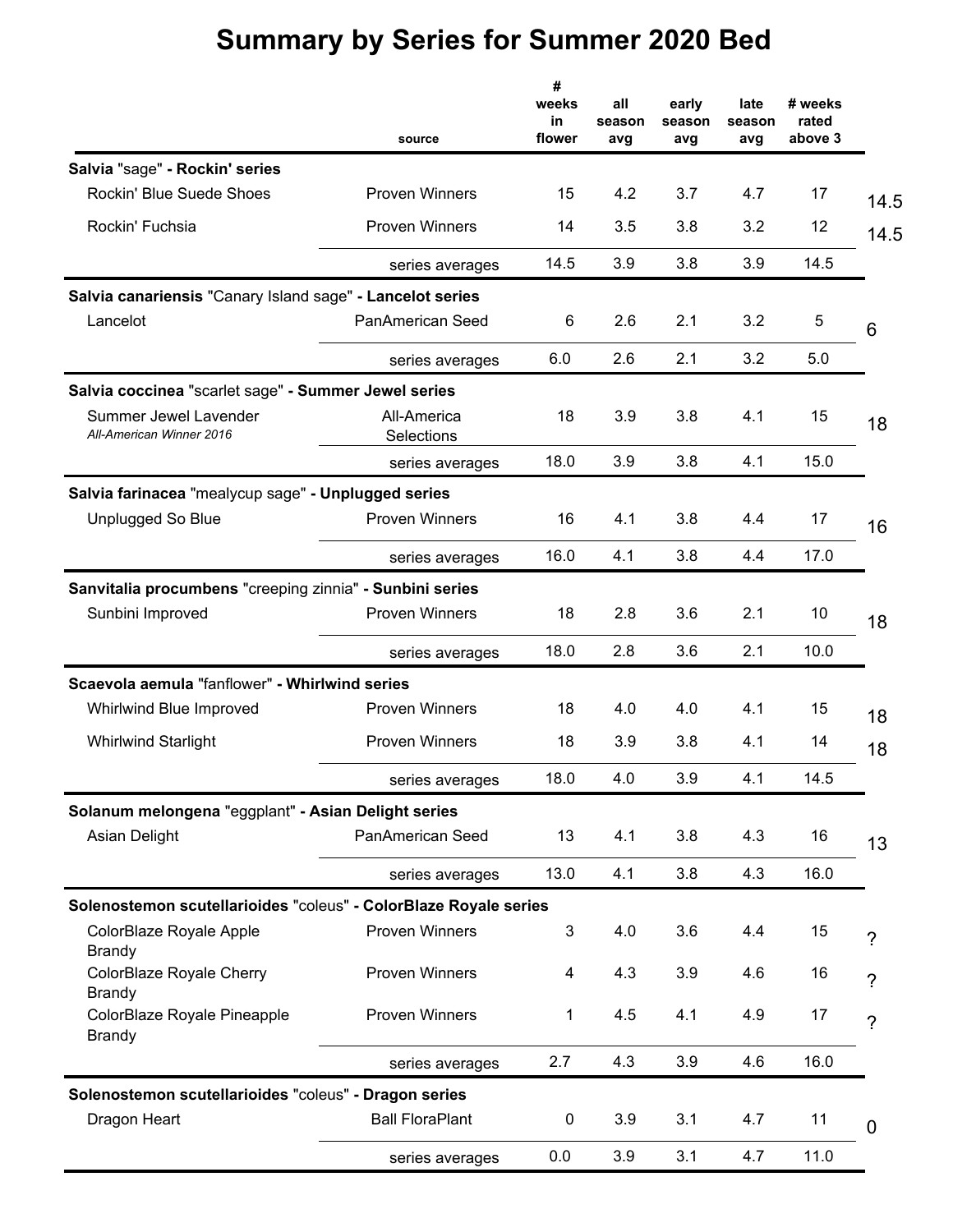|                                                              | source                    | #<br>weeks<br>in<br>flower | all<br>season<br>avg | early<br>season<br>avg | late<br>season<br>avg | # weeks<br>rated<br>above 3 |                 |
|--------------------------------------------------------------|---------------------------|----------------------------|----------------------|------------------------|-----------------------|-----------------------------|-----------------|
| Solenostemon scutellarioides "coleus" - Flame Thrower series |                           |                            |                      |                        |                       |                             |                 |
| Flame Thrower Cajun Spice                                    | <b>Ball FloraPlant</b>    | $\overline{7}$             | 3.9                  | 3.7                    | 4.1                   | 16                          | 3.5             |
| Flame Thrower Sriracha                                       | <b>Ball FloraPlant</b>    | 0                          | 4.3                  | 3.9                    | 4.8                   | 17                          | 3.5             |
|                                                              | series averages           | 3.5                        | 4.1                  | 3.8                    | 4.4                   | 16.5                        |                 |
| Solenostemon scutellarioides "coleus" - Main Street series   |                           |                            |                      |                        |                       |                             |                 |
| Main Street Beale Street                                     | All-America<br>Selections | 5                          | 4.2                  | 4.2                    | 4.3                   | 17                          | 5               |
|                                                              | series averages           | 5.0                        | 4.2                  | 4.2                    | 4.3                   | 17.0                        |                 |
| Tagetes "marigold" - Swan series                             |                           |                            |                      |                        |                       |                             |                 |
| White Swan                                                   | AmeriSeed                 | 12                         | 2.6                  | 3.5                    | 1.7                   | 8                           | 12 <sup>2</sup> |
|                                                              | series averages           | 12.0                       | 2.6                  | 3.5                    | 1.7                   | 8.0                         |                 |
| Tagetes erecta "Mexican marigold" - Big Duck series          |                           |                            |                      |                        |                       |                             |                 |
| <b>Big Duck Gold</b><br>All-American Winner 2019             | All-America               | 17                         | 3.5                  | 3.9                    | 3.1                   | 12                          | 16              |
| <b>Big Duck Orange</b>                                       | Selections<br>AmeriSeed   | 15                         | 3.5                  | 4.0                    | 3.0                   | 12                          | 16              |
|                                                              | series averages           | 16.0                       | 3.5                  | 4.0                    | 3.1                   | 12.0                        |                 |
| Tagetes erecta "Mexican marigold" - Giant Duck series        |                           |                            |                      |                        |                       |                             |                 |
| <b>Giant Duck Yellow</b>                                     | AmeriSeed                 | 16                         | 3.4                  | 3.9                    | 2.9                   | 12                          | 16              |
|                                                              | series averages           | 16.0                       | 3.4                  | 3.9                    | 2.9                   | 12.0                        |                 |
| Tagetes erecta "Mexican marigold" - Marvel II series         |                           |                            |                      |                        |                       |                             |                 |
| Marvel II Orange                                             | PanAmerican Seed          | 15                         | 3.1                  | 3.9                    | 2.4                   | 12                          | 15              |
| Marvel II Yellow                                             | PanAmerican Seed          | 15                         | 3.1                  | 3.8                    | 2.4                   | 11                          | 15              |
|                                                              | series averages           | 15.0                       | 3.1                  | 3.8                    | 2.4                   | 11.5                        |                 |
| Tagetes patula "French marigold" - Super Hero series         |                           |                            |                      |                        |                       |                             |                 |
| Super Hero Spry<br>All-American Winner 2018                  | All-America<br>Selections | 18                         | 3.4                  | 3.6                    | 3.2                   | 12                          | 18              |
|                                                              | series averages           | 18.0                       | 3.4                  | 3.6                    | 3.2                   | 12.0                        |                 |
| Verbena "verbena" - EnduraScape series                       |                           |                            |                      |                        |                       |                             |                 |
| EnduraScape Purple Improved                                  | Selecta One               | 16                         | 4.4                  | 4.2                    | 4.6                   | 17                          | 16              |
| EnduraScape Red Improved                                     | Selecta One               | 16                         | 4.3                  | 4.1                    | 4.5                   | 17                          | 16              |
|                                                              | series averages           | 16.0                       | 4.4                  | 4.2                    | 4.6                   | 17.0                        |                 |
| Verbena "verbena" - Lascar series                            |                           |                            |                      |                        |                       |                             |                 |
| Lascar Purple                                                | Selecta One               | 18                         | 4.2                  | 4.1                    | 4.3                   | 17                          | 18              |
|                                                              | series averages           | 18.0                       | 4.2                  | 4.1                    | 4.3                   | 17.0                        |                 |